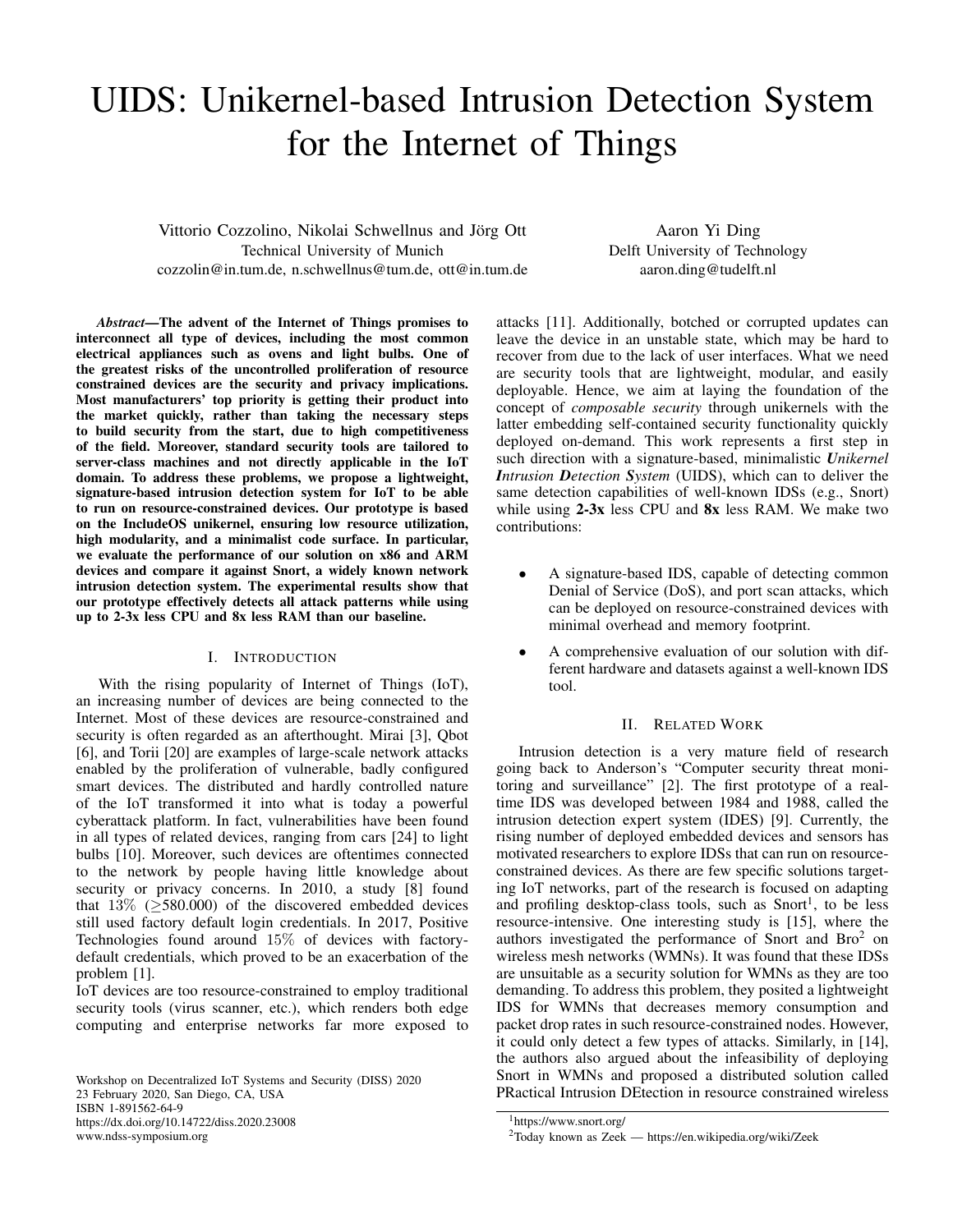mesh network (PRIDE). Kyaw et al. [17] compared Snort and Bro IDS running on a Raspberry Pi 2, and showed that a Raspberry Pi 2 has enough resources to run open-source IDSs such as Snort or Bro sufficiently fast to detect DoS attacks and port scans. In addition the authors concluded that Snort performed better than Bro on the Raspberry Pi. For the IoT edge network, researchers have also used Docker containers [12] to deploy cloud-assisted security functionalities, especially for D2D communication [13]. Finally, [21] focused on the present and in-deep analysis of the feasibility of deploying an IDS infrastructure based on Snort and Raspberry PIs. Based on their results, this is possible in small networks; however, and more experiments are needed to better grasp the true limits of the Raspberry Pi. Another example of IDSs for constrained devices is CEPIDS [5], which is a complex event processing (CEP)-based IDS for detecting DoS attacks and port scans. CEPIDS follows a similar architecture to Snort. It uses three components to collect, evaluate and potentially block malicious network traffic. The authors showed that their IDS performs better than Bro and is on-par with Snort. However, the methodology used to evaluate their solution is unclear, as they compare their results with those obtained from [17] by using a different dataset and device.

## III. BACKGROUND

In this section, we briefly introduce two main types of IDSs: signature-based and anomaly-based.

Signature-based IDSs use parameters of known attacks to detect them. Hence, one downside is that new attacks cannot be detected as long as their signatures are not yet known. As such, signature-based IDSs need to receive constant updates to be competitive. In addition, attacks that cannot be easily described with signatures are difficult to detect. On the other hand, a big advantage of signature-based IDSs is that known attacks can be detected fast, accurately, and with fewer *false positives*. This approach, however, depends on the accuracy and quality of the signatures. If the signatures are known, an attacker can craft traffic that is benign but triggers signaturebased rules, classifying the traffic as malicious, and as such generates many false positives.

Anomaly-based IDSs require a *normal operation* model against for comparison to the current network traffic. The flowing traffic characteristics are then compared to this baseline, and if an anomaly is found, the IDS will generate an alert.

In the case of network-based IDSs, machine learning is oftentimes used to build a model trained on non-malicious traffic. Incoming packets not fitting the model are classified as abnormal and an alert is generated. An obvious problem with this approach is that no malicious traffic must be present during the model learning phase; otherwise, malicious traffic will be classified as normal and no alerts will be generated.

Anomaly-based approaches can detect attacks that are unknown at the time of deployment. However, they depend heavily on the accuracy of the baseline model and require a potentially long and tedious training process. Hence, one of the main challenges in highly heterogeneous network traffic is building such accurate models.

## IV. UIDS

We design UIDS as a signature-based IDS capable of detecting common DoS attacks, such as TCP SYN flood,



Fig. 1. UIDS packet reception path.

TCP ACK flood, and UDP flood. Moreover, our signature based approach can detect the most common port scans in three different variations: *one-to-one*, *distributed* and *decoy* scans. We base our prototype on the IncludeOS [4] unikernel which follows the *zero-overhead* principle and is written in C++. UIDS expands on the rudimentary connection tracking capabilities of IncludeOS to classify traffic as suspicious or benign and keeps additional state information regarding possible malicious packets.

IncludeOS contains a few features that we found handy during the UIDS development. It offers state-keeping for network connections, UDP and ICMP, and a more sophisticated one for TCP. In addition, the IncludeOS modular network stack allows us to easily capture packets on the wire and redirect them to custom modules for additional processing. The network stack of IncludeOS comprises C++ classes for each module of the stack, such as IPv4, IPv6, and TCP which are connected together using delegates and can be rewired at runtime.

We extend IncludeOS as shown in Figure 1 to parse the captured packets and detect attacks. Packets received by the *virtio* device are passed up in the network's stack hierarchy of IncludeOS. After the Ethernet layer, we redirect packets to a custom capture module bypassing the standard one as shown in the figure with a red cross. Subsequently, we forward them to the core of our system: the *UIDSConnTrack* module. ICMP packets of type *destination unreachable* are parsed by *ICMPHandler* to extract the UDP packet that generated the ICMP error message. Afterwards, they are forwarded to the connection tracking module with the augmented data.

Port scans are classified as probes hitting different ports on the same host (vertical scans) or the same port on different hosts (horizontal scans). For this reason, we track suspicious packets on a per-host and per-port basis. UIDS classified packets as probes (suspicious) if at least one of the following criteria was met: *(i)* SYN packet to a closed, filtered or inactive port/host, *(ii)* ACK or FIN packet not belonging to an active connection, *(iii)* invalid packets (NULL/XMAS scan), *(iv)* partial three-way handshake, *(v)* UDP packets generating ICMP unreachable replies, and *(vi)* unanswered UDP packets.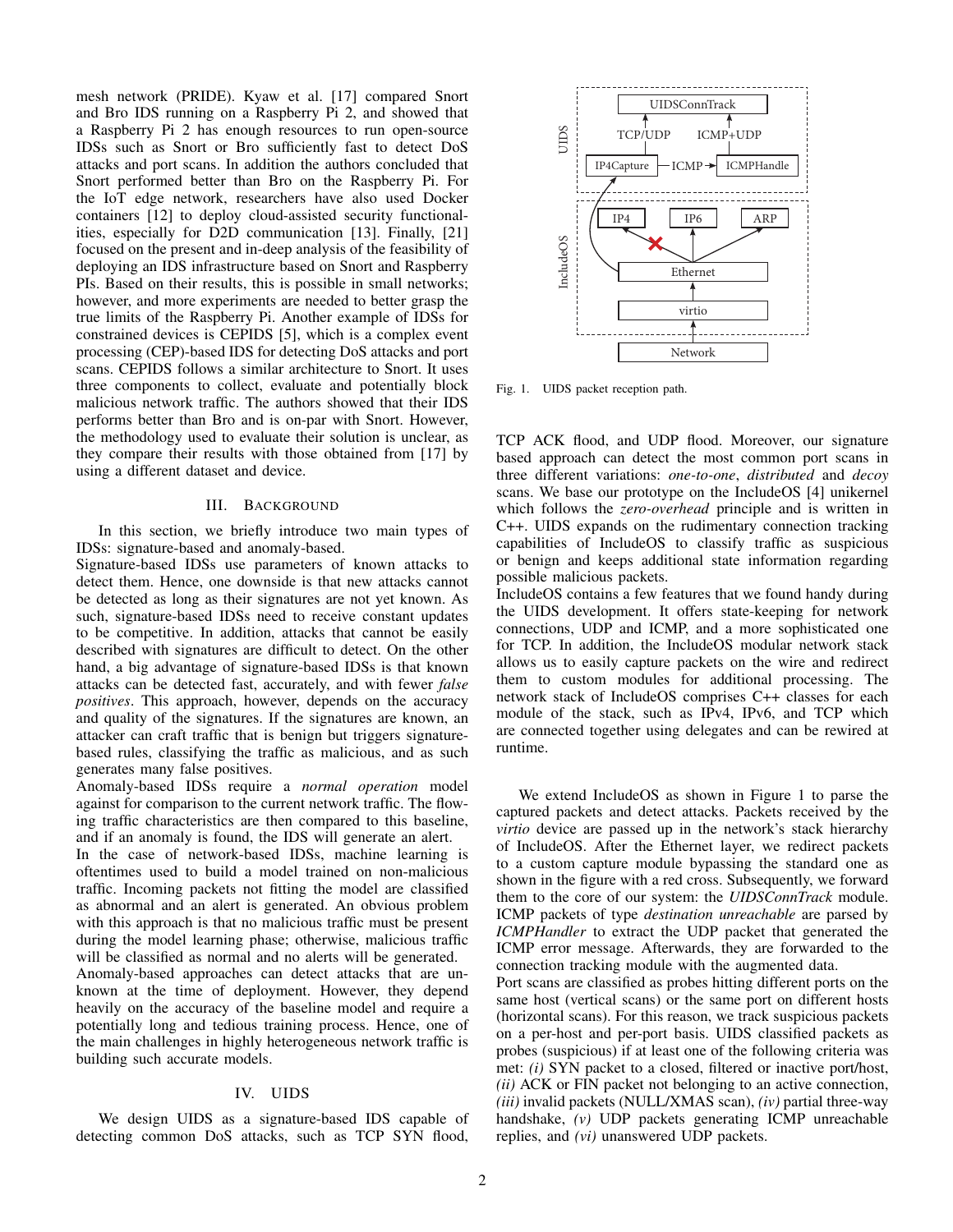

Fig. 2. Setup for traffic replay.

The *UIDSConnTrack* module stores information about packets that satisfied the above rules on a per-host, per-port basis using trackers. The latter are implemented as unordered maps, saving the address of the sending host, in addition to the scan type and time.

DoS detection is implemented similarly to port scan but with a different ruleset. In this case, trackers are simple packet counters, as common practice for such attacks, and store less information about the sender to save on resources.

The data structures tracking suspicious packets are analyzed periodically, and if an attack is recognized during a scan, the system generates an alert in the form of a JSON message. Subsequently, alerts are forwarded to an alert module, which either sends the data using UDP over a second network interface or flushes it to *stdout*.

## V. EVALUATION SETUP

We benchmark UIDS attack detection capabilities against different datasets normally used to evaluate the effectiveness of IDSs. These are often developed to train and test anomalybased IDSs using machine-learning but could also be used to evaluate signature-based IDS as well. In our evaluation, we use three publicly available datasets containing DoS attacks and port scans in a packet-based format. One of the most widely used dataset is the 1998 DARPA Intrusion Detection Evaluation Dataset<sup>3</sup>; however it is very old, and therefore did not contain traffic one would likely see today. In addition, several researchers have shown different flaws in this dataset [18], [19]. Hence, we instead used TRAbID [16] and CICIDS 2017 [22]. In addition to existing datasets, we use a small-scale testbed of our design to stress-test UIDS. Both port scans and DoS flooding attacks are used to stress-test our implementation and evaluate the accuracy of alerts raised by UIDS and Snort.

Traffic replay. UIDS and Snort run on KVM with QEMU using bridge networking to expose an interface to replay traffic to. IncludeOS comes with a deployment tool for KVM and QEMU, which allowed to configure this bridge networking. We replay the dataset network traffic through an Ethernet interface on the *traffic-generator* node and send it to the device hosting UIDS and Snort via the incoming network interface. On the receiving host, traffic is forwarded to the bridge interface using the tool *tcpbridge* included in the *tcpreplay* tool suit. Finally, the bridge interface (*bridge43*) is connected to the virtual machines (VMs). Figure 2 illustrates the complete network flow.

CICIDS2017 traffic is split into port scan and DoS to dramatically reduce the evaluation period from more than



Fig. 3. Setup for live traffic.

9h to 1.5. However, such a procedure might introduce false-positives in the first few minutes of the new traffic since some connections might have been established directly before the split. Nevertheless, these false-positives were easily filtered out from the analysis (if they occurred).

The TRAbID dataset provides two traffic captures for port scan and DoS. We use the *probe known attacks* capture for the evaluation of the port scan detection accuracy. It contains seven port scans originating from different machines, but all directed to the same host. However, the amount of attack traffic is very small compared to the background traffic  $(\leq 0.15\%)$ . Unfortunately, for this dataset, the DoS traffic capture is not currently publicly available, so we could not use it in our evaluation.

Live traffic. Besides testing our solution against existing datasets, we also generate our own network traffic traces. For this purpose, we connect two hosts with a switch supporting port-mirroring. A host running UIDS and/or Snort is connected to the mirrored port, to receive all traffic generated between the hosts. Figure 3 illustrates the described setup.

To generate the traces, we uses the tool *sourcesonoff* <sup>4</sup> , which outputs realistic Internet-like traffic using statistical models, detailed in [23]. Moreover, we develop a simple script using *netcat* to simulate an arbitrary number of concurrent TCP connections. Finally, the attack traffic is injected in the testbed using *nmap* for the port scan and *hping* for DoS traffic.

#### VI. RESULTS

In this section, we present the results obtained by testing UIDS against the datasets described before while using Snort as the baseline. We focus primarily on CPU and RAM utilization to evaluate the compatibility of UIDS with resourceconstrained devices. In terms of the memory footprint, UIDS weights only  $\approx$ 2.3MB and boots in  $\approx$ 200 ms on a nonoptimized version of KVM (we did not use  $Solo5<sup>5</sup>$ ). We run our tests on two different hardware platforms: a laptop equipped with an Intel i7-4710@2.5GHz (LAP) and a Raspberry Pi 3B+ with an A53 ARMv8@1.4GHz (RPI). On the former, both IDSs run virtualized on top of KVM. On the latter, due to the lack of support for ARM, IncludeOS can not be directly virtualized using KVM. Instead, we emulate the x86

<sup>3</sup>https://www.ll.mit.edu/r-d/datasets/1998-darpa-intrusion-detectionevaluation-dataset

<sup>4</sup>http://www.recherche.enac.fr/∼avaret/sourcesonoff

<sup>5</sup>https://github.com/Solo5/solo5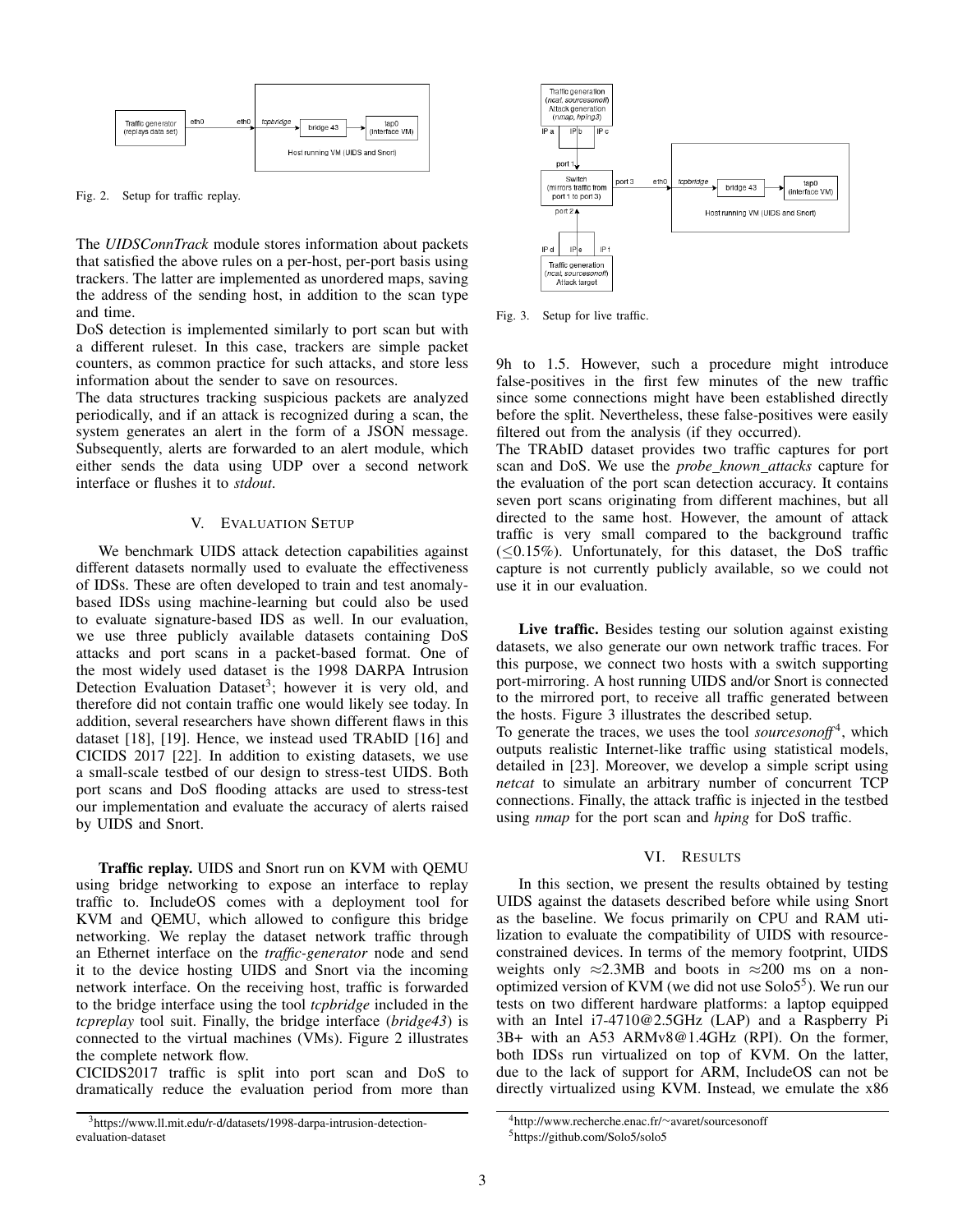

Fig. 4. UIDS vs. Snort — Port scan (TRAbID, LAP).



Fig. 5. UIDS vs. Snort — Port scans (CICIDS2017, LAP).

architecture on top of ARM using QEMU. Therefore, UIDS suffers a considerable performance penalty due to the additional emulation overhead which affected the results as well. Conversely, Snort runs baremetal, which gave it a considerable advantage in terms of performance. Hence, on the RPI we test UIDS in what could be seen as the worst case scenario.

# *A. TRAbID*

Traffic from the TRAbID dataset is replayed over  $\approx$ 33 min with an average speed of 33.68Mbps. Figure 4 shows the resource consumption on our laptop, which are correlated to the number of packets sent. Two dips in the graph at  $\approx 600$  and  $\approx$ 1350 s are caused by a sharp drop in the number of packets generated by the dataset, moving from an average of  $\geq$ 14000 to  $\leq$ 1500 packets per second (pps).

The port scan traffic is not visible in the graph as it only represented a very small part of the overall traffic. Both UIDS and Snort equivalently detect 85% of all port scans contained in the dataset covering UDP, SYN, NULL, TCP connect, FIN, and XMAS scans. The ACK scan is not detected because it is not supported in UIDS and no rules to detect it are added to Snort. On the laptop, memory consumption for UIDS is just under 100 MB while it hovers around 400-600 MB for Snort. Additionally, UIDS CPU utilization is  $\approx 40\%$  while it is up to  $\approx 80\%$  for Snort. On the Raspberry Pi, both UIDS and Snort use, on average, the same amount of CPU. Regarding the memory allocation, UIDS is less demanding than Snort, requiring  $\approx$  50MB of RAM. Figure 7 shows the results in detail. Our solution is definitely penalized with this setup, as it is running on a twice virtualized stack, which clearly affects The  $\frac{1}{2}$ <br>
The  $\frac{1}{2}$ <br>
The  $\frac{1}{2}$ <br>
The  $\frac{1}{2}$ <br>
The  $\frac{1}{2}$ <br>
The  $\frac{1}{2}$ <br>
The  $\frac{1}{2}$ <br>
The  $\frac{1}{2}$ <br>
The  $\frac{1}{2}$ <br>
The  $\frac{1}{2}$ <br>
The  $\frac{1}{2}$ <br>
The  $\frac{1}{2}$ <br>
The  $\frac{1}{2}$ <br>
The  $\frac{1}{2}$ <br>
The  $\frac{1}{2$ 



Fig. 6. UIDS vs. Snort — DoS (CICIDS2017, LAP).

TABLE I. CICIDS2017 — PORT SCANS AND RELATIVE DETECTION.

| Scan             | From (min)      | Until (min) | <b>UIDS</b>    | Snort |
|------------------|-----------------|-------------|----------------|-------|
| TCP SYN scan     | 11              | 13          | yes            | yes   |
| TCP Connect scan | 14              | 16          | yes            | yes   |
| TCP FIN scan     | 17              | 19          | no             | no    |
| TCP XMAS scan    | 20              | 22          | no             | no    |
| TCP NULL scan    | 23              | 25          | n <sub>0</sub> | no    |
| ICMP Ping scan   | 26              | 27          | no             | yes   |
| TCP version scan | 28              | 30          | yes            | yes   |
| UDP scan         | $\overline{3}1$ | 32          | yes            | yes   |
| IP-protocol scan | 33              | 35          | n <sub>0</sub> | no    |
| TCP ACK scan     | 36              | 38          | no             | no    |
| TCP window scan  | 39              | 41          | yes            | yes   |

## *B. CICIDS2017*

The results for this dataset are divided for port scan and DoS attacks, and are described as follows.

Port scan. Port scans are executed during specific time windows, as specified in Table I. We notice that both UIDS and Snort detect most TCP/UDP-based scans contained in the dataset. As a side note, the CICIDS dataset supposedly contained FIN-, NULL-, and XMAS-scans, but could not find any evidence of such scans in the downloaded dataset. In fact, no packet without TCP flags set (NULL scan) or with URG, PSH and FIN flags set (XMAS scan) could be found using various tools. Therefore, neither UIDS nor Snort raise any alert regarding such attacks. The only difference in port scan detection between Snort and UIDS is the ICMP ping scan, which is not currently implemented, and therefore, is not detected by UIDS. The TCP version and window scans have similar characteristics as TCP SYN or connect scans, and are detected by both IDSs but classified as TCP SYN scans.

Snort and UIDS generated false positive alerts for FIN scans in the first 120 seconds of the dataset. As mentioned in Section V, this is due to the splitting of the dataset which led both systems to see finalization packets that belonged to connections lost during the splitting.

Figure 5 shows the resource utilization. Overall, the CPU usage is low for both IDSs because the packet rates in the CICIDS dataset are smaller than those in TRAbID, averaging around ≈330 *pps* and approximately 1 Mbps. Memory consumption is definitely higher for Snort, with 400-600MB, against UIDS, with less than 100MB (4-6x lower). A spike in memory usage can be observed after the first port scan is executed at the 11-12 min mark. Interestingly, this spike is modest for UIDS with a variation of  $\leq$ 10MB but substantial for Snort with ≥130MB.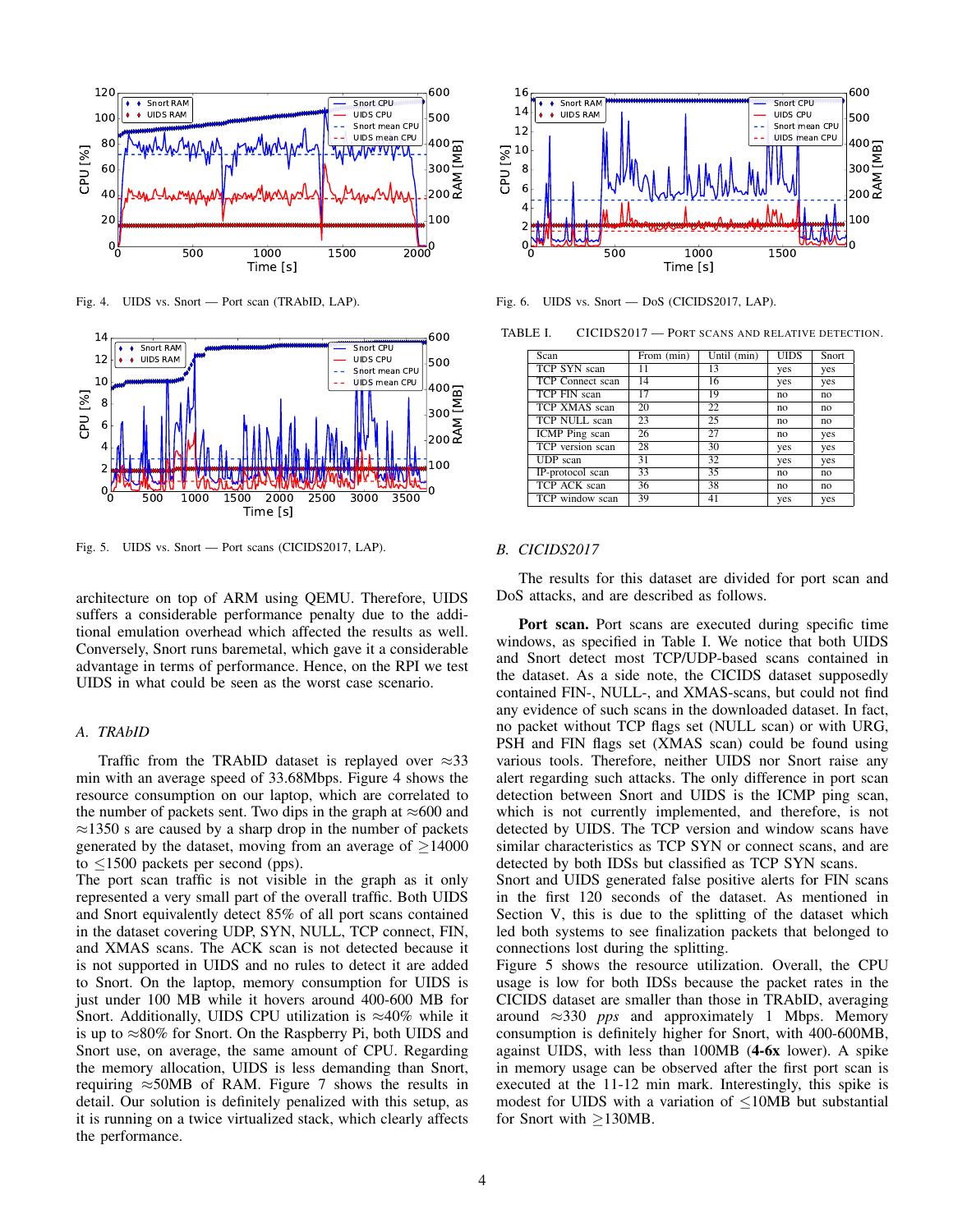

Fig. 7. UIDS vs. Snort — Port scan (TRAbID, RPI).



Fig. 8. UIDS vs. Snort — Port scan (CICIDS2017, RPI).

Flood-based DoS. Traffic from the CICIDS2017 dataset contains a DoS attack generated with the open-source tool Low Orbit Ion Cannon (LOIT)<sup>6</sup>. This attack is active from 15:56 until 16:16 and is contained in the second traffic slice generated by splitting the dataset. Both Snort and UIDS emit alerts correctly during the active phase of the attack. Figure 6 clearly shows the beginning and end of the DoS attack in relation to the number of CPU resources used. As foreseen, memory consumption remain stable and marginal during the attack since the very little state information needed storing to detect flood-based DoS attacks. Also, for this benchmark, UIDS proves to be extremely lightweight compared to Snort. In fact, it allocates  $\approx 4x$  less memory than Snort during the attack peak and on average 3x less CPU.

Figures 8 and 9 show CPU and RAM usage for the Raspberry Pi for CICIDS2017 port scan and DoS traffic, respectively. While UIDS CPU usage is 5-6x higher compared with Snort, memory allocation is surprisingly reduced. Hence, considering that we are running in an emulated x86 environment, UIDS can handle moderately fast traffic (up to ≈34Mbps) for the CICIDS2017 dataset and reliably detect the same attacks as that in the case of running on more powerful hardware.

## *C. Results with custom testbed*

We use our own testbed to evaluate the performance of UIDS under heavy loads, as described in section V. To simulate a fully utilized link, we open multiple TCP sessions with *netcat* and transmit random traffic as fast as possible through all concurrent connections. As the TCP protocol performs load



Fig. 9. UIDS vs. Snort — DoS (CICIDS2017, RPI).



Fig. 10. UIDS stress-test (LAP) — Saturated 1Gbps link (top). Background traffic plus attacks (middle). 1Gbps, 5000 concurrent TCP connections (bottom).

balancing for us, we do not need any additional configuration steps. Figure 10(top) shows the resource consumption of UIDS dealing with a saturated 1Gbps link with an increasing number of concurrent connections, specifically, 1000 connections until 60 s, 5000 until 90 s and 10000 until 165 s. A step-up in memory consumption can be observed when the number of concurrent connections increased. This is expected, as UIDS needs to keep track of these extra connections.

Because the link capacity is fully utilized, some traffic is lost, and therefore, not available for our connection tracking algorithm. This is problematic because the port scan detector relied on accurate connection tracking. Moreover, we observe several false positives for TCP no-reply (i.e., lost answers to SYN packets) as well those for FIN scans.

In a second experiment, we evaluate whether UIDS could detect attacks in a realistic background traffic and if UIDS can cope with a large-scale DoS attack using 1Gbps traffic. Figure 10(mid) shows resource consumption during the background traffic, port scans, and a large DoS attack using the ICMP flood. The CPU usage is very small when handling traffic generated by the tool *sourcesonoff*, while memory usage is comparable to the results obtained for the other datasets. Four different port scans are executed during the first 300 s of the second experiment: TCP SYN, TCP XMAS, TCP NULL and a UDP scan. All four scans are detected and no false alerts